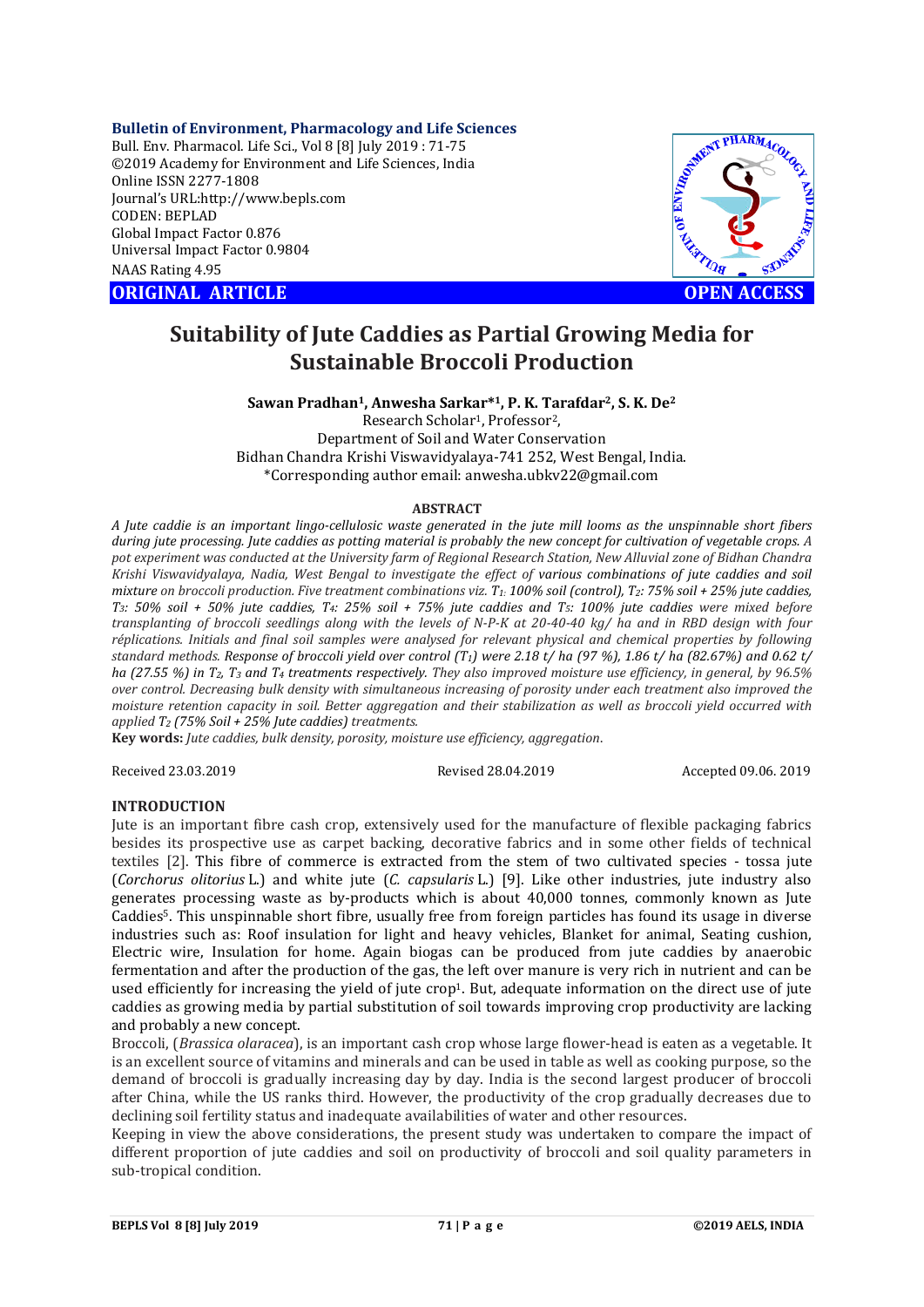# **MATERIAL AND METHODS**

The experiment was carried out in winter season of 2017-2018 at Regional Research Station, Bidhan Chandra Krishi Viswavidyalaya, New Alluvial zone, Nadia, West Bengal using clay pots for planting broccoli seedlings. The farm is located at 22058' N L, 88026' E L, with an altitude at 10.9 m above MSL having an average rainfall of 1500-1600 mm/year with variation of temperatures between  $10^0$ -38 $^0$  C. The soil i.e. used for filling the pots were belong to the family Typic ustifluvent, sandy loam in texture with almost neutral pH of 6.7, low in organic carbon (0.52%), available N ( 43.5 kg/ha), available P (11.6 kg/ha) and available k content (155.0 kg/ha).

The experiment was conducted in randomized block design with five treatments each of which was replicated four times using Broccoli (variety Princess) as a test crop. The treatments, composing different combinations of jute caddies with soil were as follows:  $T_1$ : 100% Soil (control),  $T_2$ : 75% Soil + 25% Jute caddies , T<sub>3</sub>: 50% Soil + 50% Jute caddies and T<sub>4</sub>: 25% Soil + 75% Jute caddies and T<sub>5</sub>: 100% Jute caddies. Standard sized pot was filled with soil and jute caddies in proper ratio according to the treatments and proper numbering of each and every treatment with their replication was done alongwith the basal dose of N-P-K @ 20-40-40 kg/ha. Thirty days old healthy seedlings were transplanted on each pot on first week of December, 2017. The recommended package of practices were adopted for growing the crop. Broccolies were harvested on first week of March,2018.

All the data regarding the yield, yield attributes and water use efficiency of the crop were recorded. The moisture content of surface soil samples collected at 7 days interval of the entire growth period were determined by gravimetric method. Bulk density and porosity of soil were determined by the method proposed by Black [3]. The pH, organic carbon (by wet digestion method of Walkley and Black, [16] and available potassium was measured as described by Jackson [8]. Available soil nitrogen and phosphorus were estimated by the method outlined by Subbaiah and Asija [15] and Bray's no. 1 method [4] respectively. The size distribution of aggregates in soil was evaluated by the methods as proposed by Piper [13]. Necessary statistical analysis was worked out to interpret the effects of treatments as suggested by Gomez and Gomez [6].

### **RESULTS AND DISCUSSION YIELD OF BROCCOLI**

The results of the effect of different treatments on yield and its attributes of broccoli are presented in Table 1. The significantly highest (P<0.05) yield (4.43 ton/ha) of broccoli were observed in treatment  $T_2$ (75% soil + 25% jute caddies) along with highest fruit weight (1.2 kg), length and diameter of fruit (29.16 cm & 16.43 cm respectively). Response of broccoli yield over control  $(T_1)$  were 2.18 t/ ha (97 %), 1.86 t/ ha (82.67%) and 0.62 t/ ha (27.55 %) respectively in treatments  $T_2$ ,  $T_3$  and  $T_4$  respectively. But in treatment  $T_5$  (100% jute caddies) the resultant yield was observed lower than the control (100% soil) by 44.44 %. Though all the obtained values are statistically at par with treatment  $T_1$  (control) except  $T_5$ , the increment of yield from treatment  $T_4$  to  $T_3$  is more ( 1.24 tons/ha) than  $T_3$  to  $T_2$  (0.32 tons/ha). The benefit cost ratio of the crop was also maximum in  $T_2$  but the rate gradually diminishes from  $T_2$  to  $T_4$ . These kind of results were obtained probably due to proper root growth towards uninterrupted availability of nutrients through continuous supply of moisture and air. The above results are supported by Paza [12].

# **SOIL MOISTURE CONTENT AND WATER USE EFFICIENCY OF BROCCOLI:**

Soil moisture changes at 7 days interval for the entire growing period of the test crop under various treatments have been depicted in Figure 1. Results revealed that its content was lowest at  $T_1$  (without jute caddies) compared to other treatments. Moisture content of the surface soil at every stage was higher under each of the treatment over control in the following order :  $T_5 > T_4 > T_3 \le T_2 > T_1$ . The changes of soil moisture content due to the treatment might be attributed by increasing porosity for the increment of organic matter content. High surface soil moisture due to increase in organic matter content in soil has been reported in many studies [10].

Again the data showed that, the moisture use efficiencies of the crop, generally, increased by 96.5% due to the treatments of jute caddies over control. Though the highest of 116.67% increment occurred in 75% Soil + 25% Jute caddies treatment, increment of MUE was more from treatment  $T_4$  to  $T_3$  (12.47%) than  $T_3$ to T2 (9.82%). Increase in water use efficinecy and crop productivity due to addition of organic matter or mulching has been reported in many cases [11,7].

# **PHYSICAL AND CHEMICAL PROPERTIES OF SOIL:**

The results of the effects of different amount of jute caddies on the changes of physical and chemical properties of soil are presented in Table 2. Bulk density of soil were decreased by 20.45%, 43.18%, 60.6% and 74.24% with simultaneous increase of porosity by 10.19 (20.3%), 21.51 (42.85%), 30.19 (60.15%) and 36.98 (73.68%) in treatment  $T_2$ ,  $T_3$  and  $T_4$  respectively. The results further indicated that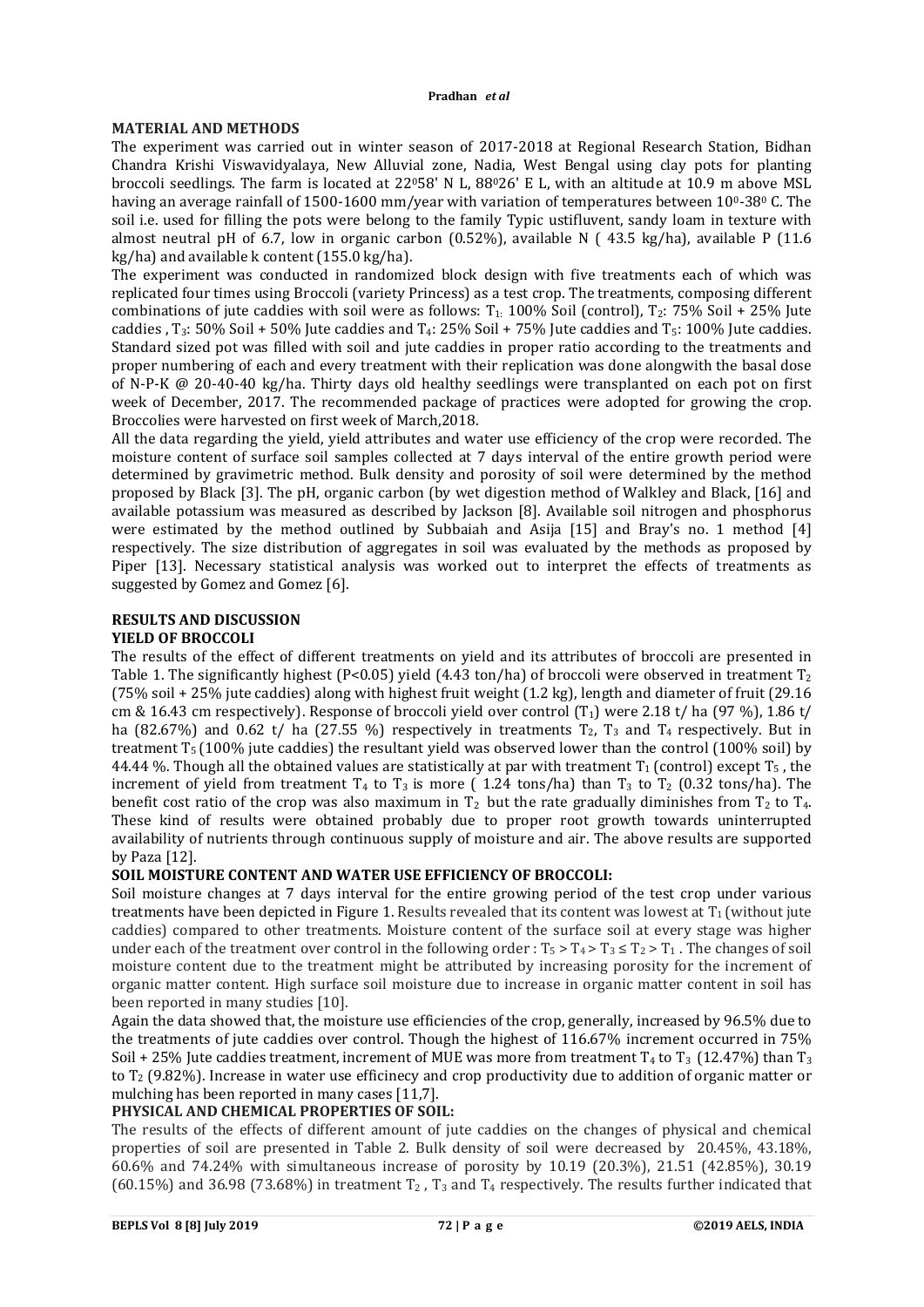#### **Pradhan** *et al*

significantly increased availability of nitrogen, phosphorus and potassium. The sole treatment with applied jute caddies improved the availability of nitrogen, phosphorus and potassium. The results also reveal the increment of organic carbon by 7.37%, 14.24%, 24.03% and 36.18% in treatment by 25% , 50% , 75% and 100% jute caddies respectively. Thus the obtained values showed that as the quantity of applied jute caddies increases, soil physical properties and nutrient availability increases over the plot not treated with jute caddies. The above results are supported by [17].

# **SOIL AGGREGATION**

Impact of jute caddies on various indices of soil structure and their stabilization are presented in Table 3. Results clearly revealed much variation of all the indices of soil structure and their stability due to application of various treatments over the control. The values of mean weight diameter (MWD), Structural coefficient, Geometric mean diameter (GMD) and water stable aggregates (WSA > 0.25%) were found highest in the pot having 75% soil with 25% jute caddies treatment. The pot cultivated without any application of jute caddies showed the lowest values of all the structural indices. The above results are supported by [14].

| <b>Treaments</b> | <b>Fruit weight</b> | Length of  | <b>Diameter</b> | Yield    | <b>Benefit</b> |
|------------------|---------------------|------------|-----------------|----------|----------------|
|                  | (kg)                | fruit (cm) | of fruit (cm)   | (ton/ha) | Cost ratio     |
| $T_1$            | 0.65                | 20.16      | 11.75           | 2.25     | 1.5:1          |
| T <sub>2</sub>   | 1.20                | 29.60      | 16.43           | 4.43     | 2.54:1         |
| $T_3$            | 1.00                | 28.43      | 14.95           | 4.11     | 2.48:1         |
| ${\bf T_4}$      | 0.66                | 20.21      | 11.35           | 2.87     | 1.85:1         |
| T <sub>5</sub>   | 0.31                | 12.05      | 4.08            | 1.25     | 1.25:1         |
| CD at 5%         | 0.084               | 1.68       | 1.64            | 0.64     |                |
| $SE(m) \pm$      | 0.027               | 0.54       | 0.525           | 0.206    |                |

# **Table 1: Effect of different jute caddies treatments on yield, yield attributes and B:C ratio**

## **Table 2: Effect of different treatments on soil physical and chemical properties under Broccoli**

| <b>Treatments</b> | <b>Bulk</b><br><b>Density</b><br>(g/cc) | <b>Porosity</b><br>(%) | pH    | Organic<br>carbon<br>(%) | Available<br><b>Nitrogen</b><br>(kg/ha) | Available<br>phosphorous<br>(kg/ha) | Available<br>Potassium<br>(kg/ha) |
|-------------------|-----------------------------------------|------------------------|-------|--------------------------|-----------------------------------------|-------------------------------------|-----------------------------------|
| T <sub>1</sub>    | 1.32                                    | 50.19                  | 6.7   | 0.52                     | 43.50                                   | 11.60                               | 155.0                             |
| T <sub>2</sub>    | 1.05                                    | 60.38                  | 6.72  | 7.89                     | 52.70                                   | 15.75                               | 186.23                            |
| $T_3$             | 0.75                                    | 71.7                   | 6.74  | 14.76                    | 61.40                                   | 21.89                               | 232.5                             |
| T <sub>4</sub>    | 0.52                                    | 80.38                  | 7.45  | 24.55                    | 64.55                                   | 28.75                               | 269.27                            |
| T <sub>5</sub>    | 0.34                                    | 87.17                  | 7.98  | 36.70                    | 79.15                                   | 32.64                               | 302.50                            |
| CD at $5\%$       | 0.20                                    | 2.09                   | 0.55  | 0.69                     | 1.40                                    | 1.14                                | 4.26                              |
| $SE(m)$ ±         | 0.06                                    | 0.67                   | 0.176 | 0.22                     | 0.45                                    | 0.45                                | 1.36                              |

# **Table 3: Effect of different treatments on soil structure and their stabilization**

| <b>Treatment</b> | MWD/mm | <b>Structural coefficient</b> | GMD(mm) | $WSA > 0.25\%$ |
|------------------|--------|-------------------------------|---------|----------------|
| <b>T1</b>        | 1.18   | 0.92                          | 0.67    | 56.45          |
| T <sub>2</sub>   | 1.46   | 1.12                          | 0.71    | 84.82          |
| T3               | 1.86   | 1.06                          | 0.70    | 80.29          |
| <b>T4</b>        | 1.21   | 0.98                          | 0.55    | 63.83          |
| T5               | 1.04   | 0.84                          | 0.43    | 58.67          |
| <b>CD</b> at 5%  | 0.03   | 0.075                         | 0.03    | 0.96           |
| $SE(m) \pm$      | 0.01   | 0.024                         | 0.01    | 0.308          |

## **CONCLUSION**

The results of the study exhibited that the partial substitution of soil with jute caddies as growing media is beneficial for getting higher productivity of broccoli over the control as it has increased the soil moisture content, organic C, available N, P and K contents. Sharp improvements of bulk density, porosity as well as better aggregation and well stabilization of soil aggregates occurred due to application of each different quantities of jute caddies in general, of which 25% jute caddies with 75% soil showed most prominent effect. Though in all cases  $T_2$  has showed the highest result, treatment  $T_3$  has showed much more beneficial effect when compared in percentage increase with other treatments. The increment from treatment  $T_4$  to  $T_3$  is higher than from  $T_3$  to  $T_2$  but, in treatment  $T_5$  all the values diminishes significantly as plant could not get the proper environment for growth So, treatment  $T_3$  i.e. soil and jute caddies in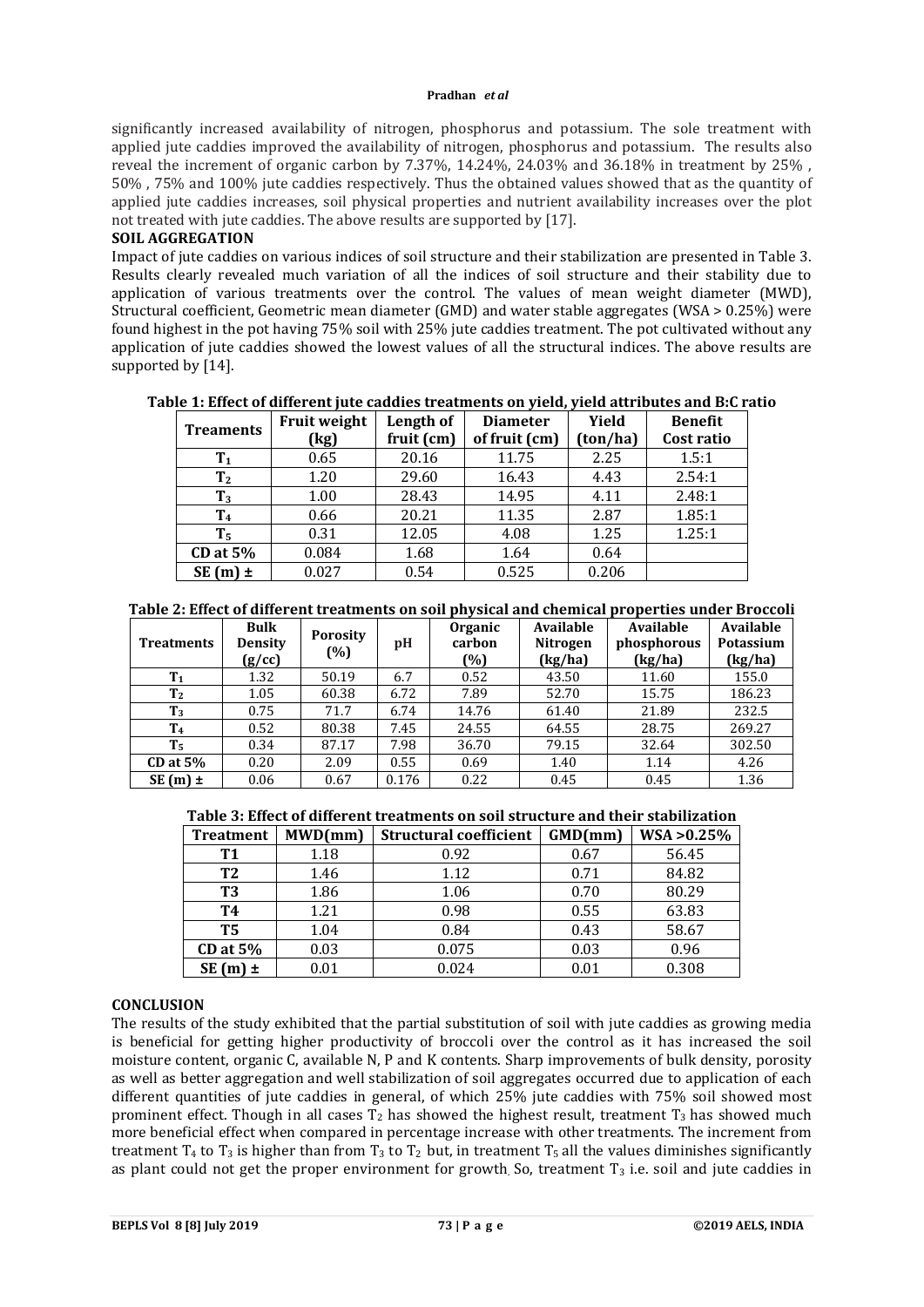#### **Pradhan** *et al*

equal proportion is the most economical treatment among the other treatments and can be effectively utilized for higher growth of the crop and subsequent improvement in soil health.









### **REFERENCES**

- 1. Banik, S., Bhattacharyya, S. K., Pandey, S. N., Paul, D. & Sardar, D. (1993). Biogas production from jute caddies: A lignocellulosic waste. *Res. Ind*., 38**:** 165-167.
- **2.** Basu, G. & Nath, Roy. A. (2008). Blending of Jute with Different Natural Fibres. J. Nat. Fibr. 4(4): 13-29.
- 3. Black, C. A. (1965). Method of soil analysis. American Soc. Agron, Inc., Madison, Wisconsin, USA.
- 4. Bray, H. R. & Kurtz, L. T. (1945). Determination of total organic and available forms of phosphorus in soil. J. Soil Sci., 59(1): 39-45.
- 5. Ganguly, P. K., Bhaduri, S. K. and Dey, A. (2004). Jute caddies: A potential raw material for handmade paper. J. Sci. Ind. Res., 63: 417-419.
- 6. Gomez, K. A. & Gomez, A. A. (1984). Statistical procedure for agricultural research, 2nd Ed. Wiley, New York.
- 7. Gupta, R. & Acharya, C. L. (1993). Effect of mulch induced hydrothermal regimes on root growth, water use efficiency, yield and quality of strawberries. J. Ind. Soc. Soil Sc., 41(1): 17-25.
- 8. Jackson, M. L. (1973). Soil chemical analysis. New Delhi, India: Prentice Hall of India Pvt. Ltd.
- 9. Mahapatra, B. S., Sabyasachi, M., Sinha, M. K. & Ghorai, A. K. (2009). Research and development in jute (*Corchorus* sp.) and allied fibres in India: A review. Indian J. Agron., 54: 361-373.